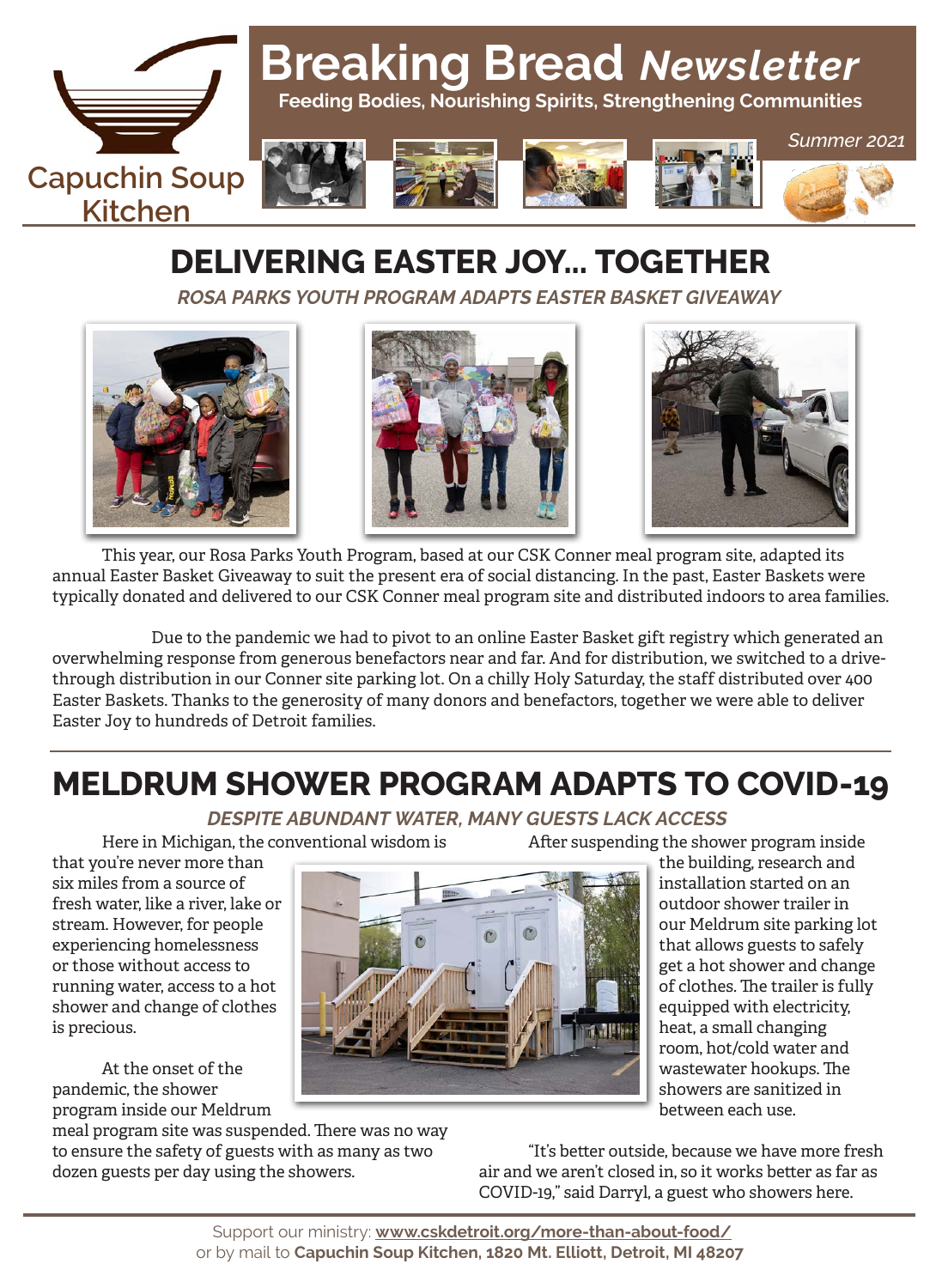### **WORKS OF MERCY**

### **VOLUNTEERING RETURNS!**

We are happy to welcome volunteers back to partner in ministry with us. There are some safety requirements and we encourage you to read about them here: *http://bit.ly/CSK-Volunteer*

#### **Current volunteer opportunities:**

**Capuchin Soup Kitchen – Meldrum location:**

- Preparing food & trays for guests
- Wiping and sanitizing dining room tables and chairs
- Special events & projects

Apply to volunteer at: *http://bit.ly/ CSK-MeldrumVols* 

#### **Capuchin Soup Kitchen – Conner location:**

- Preparing food & trays for guests
- Wiping and sanitizing dining room tables and chairs
- Special events & projects

Apply to volunteer at: *http://bit.ly/ CSK-ConnerVols* 

#### **Capuchin Services Center:**

- Sorting and organizing clothes
- Stocking and organizing food items
- Special events & projects

Apply to volunteer at: *http://bit.ly/ CSK-SvcsCntrVols* 

#### **Earthworks Urban Farm**

- Mixing soil/making soil blocks or germination trays
- Planting/seeding or thinning out seedlings
- Pricking out seedling/ transplants
- Harvesting/processing produce
- Cultivating/weeding beds & Flipping compost
- General cleanup and other tasks generally related to gardening or farming.

Apply to volunteer at: *http://bit.ly/ CSK-EarthworksVols* 

### **Encourage One Another**

*by Br. Jerry Johnson, OFM Capuchin Ministry Director*

Encourage one another. Ask for help when you need it. Give help when you can. These themes keep coming to mind. The story of Bartimaeus, who is blind, in the

Gospel of Mark brings out these themes. The successful efforts of our staff and volunteers have been so encouraging during these emotional, and sometimes



in the restoration of everyone to their rightful place in the community, to be a part of an effort where we all find release from what keeps us bound up. "What do you want me to do for you?"

▲*Staff prepares the clothing area for the day's guests.*

Every

tragic, times. The encouragement of our donors through thick and thin is like a strong, uplifting, steady wind at your back, helping our sisters and brothers we serve to stay on their feet and to keep moving forward with support.

When Bartimaeus approaches Jesus with the encouragement of others, Jesus asks, "What do you want me to do morning I imagine God asking me this question. Some days I ask for help with a particular question we are grappling with. Sometimes I ask God to help a particular CSK guest that is struggling. In any case, we know we can't do this alone. We seek to encourage one another. Ask for help when we need it. Give help when we can.

We're very happy that this year, Meldrum Fresh Market will be

for you?" He responds, "I want to see." Bartimaeus was asking for not only physical sight, but also for spiritual sight; to participate

### **EARTHWORKS SPRINGS INTO ACTION** *VOLUNTEERS RETURN TO HELP PLANT GARDEN*

As spring turns into summer, volunteers and staff at Earthworks

Urban Farm were hard at work preparing beds and planting broccoli, winter squash and other crops to supply fresh, in-season, organic produce for our Capuchin Soup Kitchen meal program

sites. Pictured here tilling the soil at the Gleaners farm are our volunteer Pam, farm manager Patrick and assistant manager Tyler.



returning to the parking lot at our 1264 Meldrum meal program site. Fresh produce and other products will be available for purchase between the hours of 11:00 am and 2:00 pm on

our four market days planned for the summer and fall. All Thursdays, they fall on July 15, August 19, September 16 and October 14, 2021.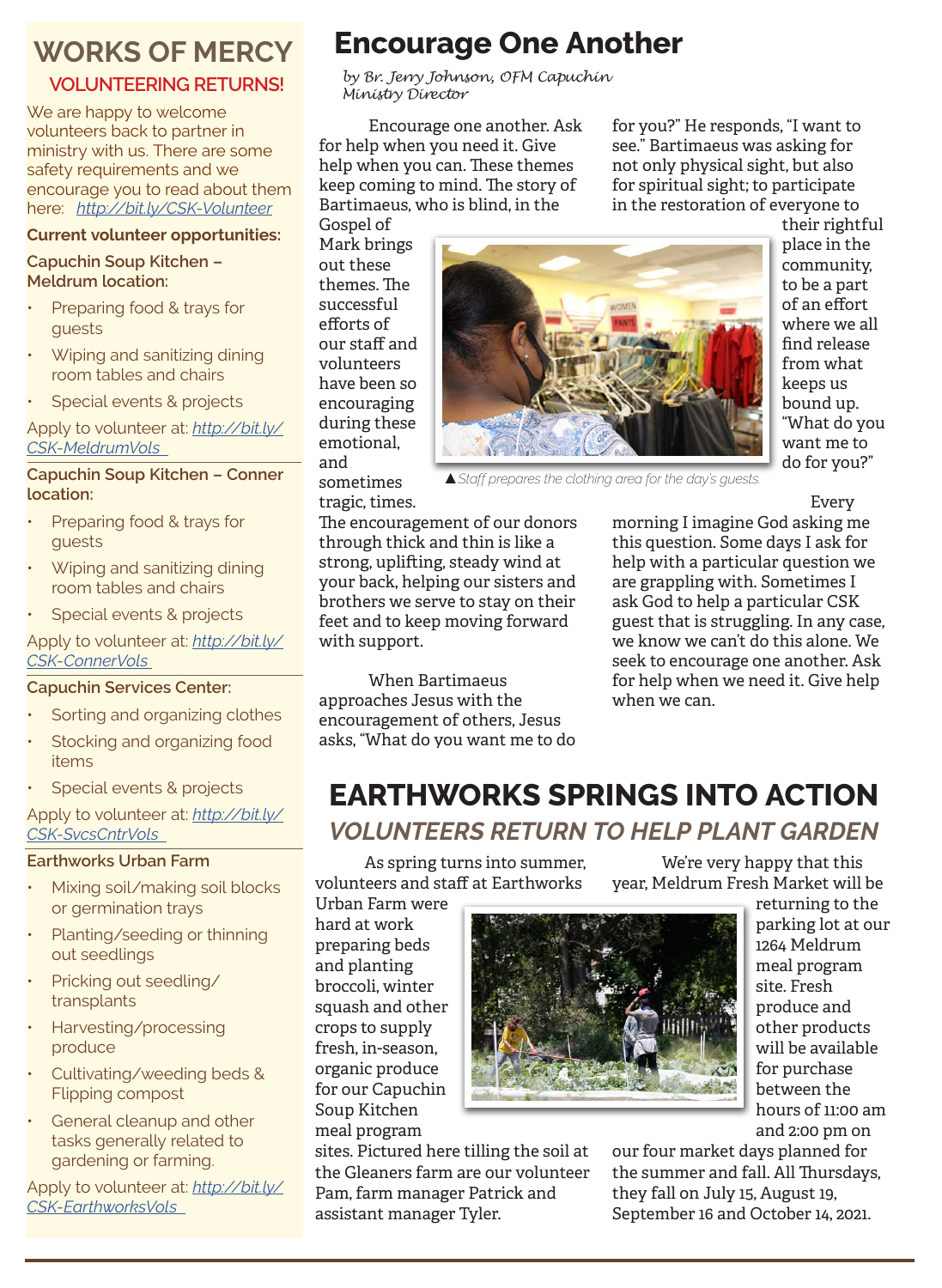### **NEW FRIARS COMING TO CAPUCHIN SOUP KITCHEN** *FIVE NEW FRIARS JOIN THE MINISTRY THIS SUMMER*

Br. Gary Wegner will become our new ministry director starting on September 1. Br. Gary comes to the Soup Kitchen from Mt. Calvary, Wisconsin, where he was pastor at the Holyland Catholic Parishes. Joining Br. Gary will be Br. Tien Dinh, who will be our assistant director, a new position created to

Michigan, completed his master's degree in social work at Loyola University in Chicago and obtained his license as a social worker.

Our social workers assist guests with meeting their short-term and long-term goals. "We are really

help support the executive director. Br. Tien comes from Crow Agency, Montana, where he ministered at St. Dennis Parish among the Crow Nation.

#### Our

Capuchin Services Center site, located at 6333 Medbury Street in Detroit, is blessed with the arrival of three additional Capuchin friars to serve the spiritual and material needs of our guests. Our Capuchin Services Center, a program of the Capuchin Soup Kitchen, provides a "Shopper's Choice" food pantry, clothing distribution, spiritual care and social work/ case management services for guests.



▲*Br. Mark Joseph, Provincial Minister (Center) welcomes Br. Tien (Left), Br. Gary ( 2nd from L) and Br. Rob, (R) with current ministry director, Br. Jerry (2nd from R).*



▲*Br. Fred helps a guest who has called in with a need for assistance.*

Br. Rob Roemer will join the staff at the Capuchin Services Center this summer as operations manager. Br. Rob comes to us from Appleton, Wisconsin, where he served as the local minister of our St. Fidelis Capuchin Community. Prior to that, Br. Rob was the ministry director of Capuchin Community Services in Milwaukee, which included St. Ben's Community Meal Program and House of Peace. Br. Rob returns to the Capuchin Soup Kitchen here in Detroit after having served here already for several years in the 1990s.

Another new face at the Capuchin Services Center is Br. Fred Cabras. As our Social Work Manager, Br. Fred will be working with guests on addressing those roadblocks that keep people trapped in poverty. Br. Fred, a native of Paw Paw,



▲*Br. Dijan helps repot seedlings in the Earthworks greenhouse.*

offering a holistic approach. We want to help the individual at every point, not just giving food, but also offering services. So, bringing in social workers and bringing in clinicians you really can approach the holistic part, and social work is all about meeting the person in their environment," said Br. Fred.

 Br. Fred was recently ordained to the Roman Catholic priesthood. "Part of the work we do is, we offer food and we offer clothing but we also offer respect and love. Respect that they are a person recognized and loved by God."

The mission of the Capuchins includes ministering to the spiritual needs of those we encounter, in the spirit of St. Francis of Assisi. So, our Capuchin Services Center will be adding Br. Dijan Michael as chaplain to provide spiritual care for those who visit the program site. Br. Dijan is a friar from the Pavanatma Province of Capuchins in Kerala, India, and joins us through the Province of St. Joseph's fraternal collaboration partnership with the Pavanatma Province. Br. Dijan has been a Capuchin since 2007.

Br. Jerry Johnson will help transition the friars into their new roles before moving on to his next ministry assignment. Please pray for Br. Gary, Br. Tien, Br. Rob, Br. Fred and Br. Dijan as they transition into their new roles.